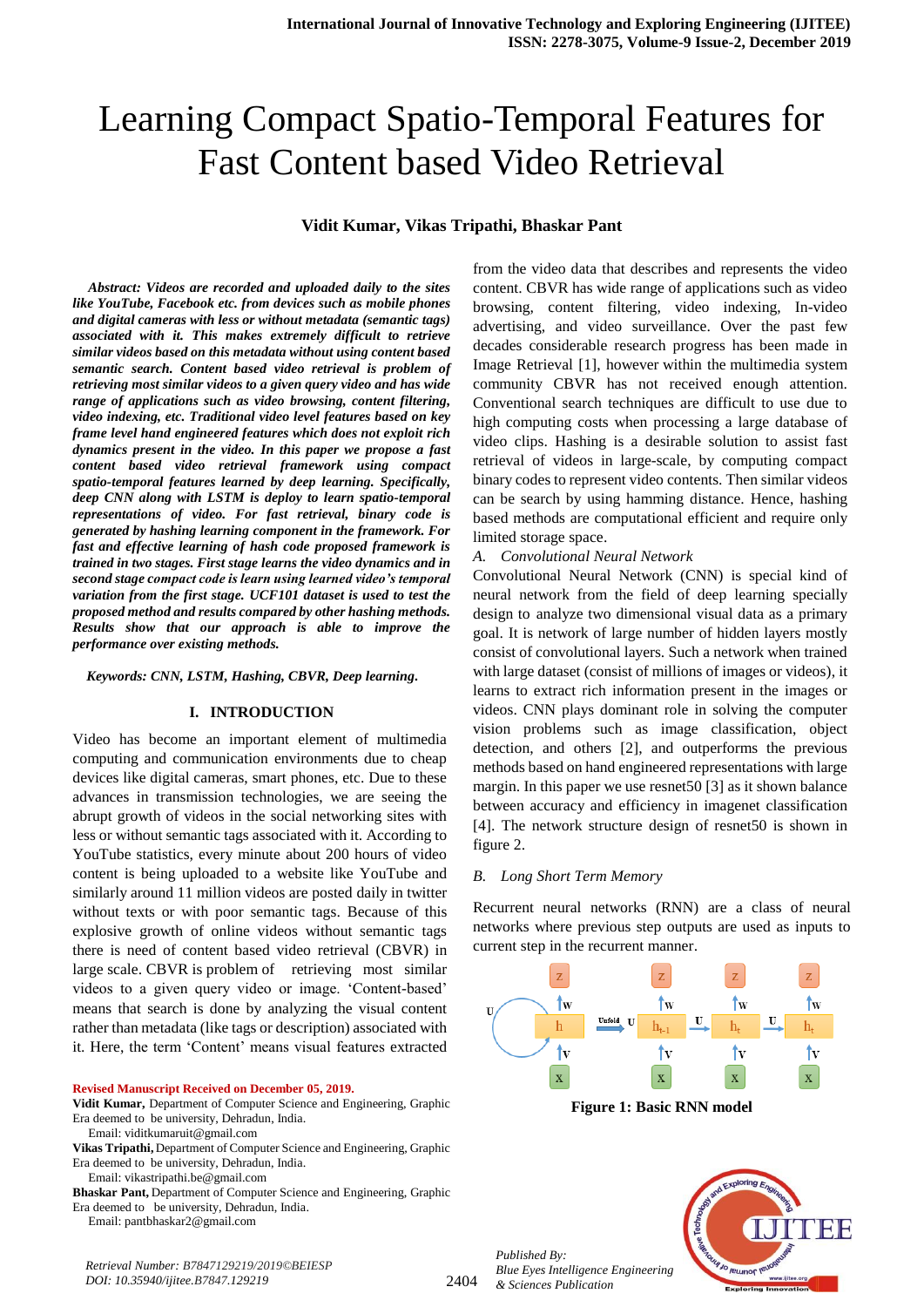

**Figure 2: Resnet 50 architecture, residual blocks means it consists of residual connection [4]. × a means number of blocks.**

Basic RNN as shown in figure 1 learns temporal dynamics in time sequence data by using following equations (1) and (2):<br>  $h_t = \omega (V * x_t + U * h_{t-1} + b_h)$  (1)

$$
h_{t} = \omega (V * x_{t} + U * h_{t-1} + b_{h})
$$
 (1)

$$
Z_t = \omega (W * h_t + b_z)
$$
 (2)

where  $\omega$  is activation function (such as sigmoid),  $x_t$  is the

input,  $h_t$  is the hidden state,  $z_t$  is the output at time step t. W, U, V are weights and b is bias.

Training RNN to learn continuous dynamics in long-term is difficult because of vanishing and exploding gradients problem. To solve this problem Long short-term memory (LSTM) is developed in [5]. LSTM (figure 3) is recurrent modules which enables long-range learning with use memory cells and forget gate [5]. LSTM achieves superior performance on tasks such as machine translation and speech recognition [6].



**Figure 3: LSTM model**

For a given input sequence  $x_t$  at time t, following LSTM modules are updated for time step t as follows:

$$
i_t = \sigma \left( V_{xi} x_t + V_{hi} h_{t-1} + b_i \right)
$$
 (3)

$$
f_{t} = \sigma (V_{xf} x_{t} + V_{hf} h_{t-1} + b_{f})
$$
 (4)

$$
g_t = \sigma \left( V_{xg} x_t + V_{hg} h_{t-1} + b_g \right) \tag{5}
$$

$$
o_{t} = \sigma (V_{xo}x_{t} + V_{ho}h_{t-1} + b_{o})
$$
 (6)

$$
c_t = (f_t \odot c_{t-1} + i_t \odot g_t) \tag{7}
$$

$$
h_t = o_t \odot \phi(c_t) \tag{8}
$$

where V is a weight, b is bias,  $\sigma$  is sigmoid activation function,  $\phi$  is hyperbolic tangent function,  $\odot$  denotes element-wise multiplication and i, f, g, o, c are input gate, forget gate, input modulation gate, output gate, cell (memory) activation vectors respectively.

In this paper, we employ CNN and stacked LSTM for spatio-temporal representation of video. The spatial features of videos are extracted by CNN, and dynamic descriptors are built with stacked LSTM network. To obtain video-level representation time series pooling operation is done to pool the frame-level activations. To obtain a binary code for each video, video-level descriptors are fed into hashing component to learn its binary representation. So, our method exploits both the spatial and the temporal dynamics to build a compact video level representative binary code.

This paper is structurize as: literature review is presented in Section II. Section III explains the proposed framework. Experimental settings are discussed in Section IV. Section V discusses the Results and discussion. Finally, Section VI summarizes the conclusion with future research directions.

# **II. LITERATURE SURVEY**

#### *A. Hashing*

To approximate nearest neighbor search hashing is widely applied for large scale data. Gong et al. [7] presented [Iterative quantization](https://ieeexplore.ieee.org/abstract/document/6296665/) method to learn binary code, which rotates data point iteratively to minimize the binarization loss. In [8] spectral hashing is proposed in which by solving spectral graph partitioning problem binary codes are generated. In [9] the hash functions are estimated by thresholding the lower eigenfunctions of the Anchor Graph Laplacian in a hierarchical fashion. In [10] supervised video hashing framework is proposed which exploits both spatial and temporal information and learn hash function by minimizing structure-regularized empirical loss. This method generates the codes at frame level. Cao et al. [11] proposed HashNet a deep learning architecture which learn binary codes by optimizing weighted pairwise cross-entropy loss function in deep CNNs by continuation method but ignore the temporal information. In [12] deep pairwise-supervised hashing method is proposed which simultaneous perform feature learning and hashcode learning with pairwise labels. Gu et al. [13] proposed a Supervised Recurrent Hashing that deploy LSTM to model the structural discriminative representation of video for designing a hashing function. Jingkuan Song et al. [14] proposed a multiple feature hashing technique which generates binary codes via multiple types of handcrafted features at frame levels.

### *B. LSTM based Video Analysis*

Video is a sequence of frames which contain temporal information and it is crucial for video content analysis. Ng et al. [15] proposed LSTM based sequence to sequence

learning neural model for video classification.



2405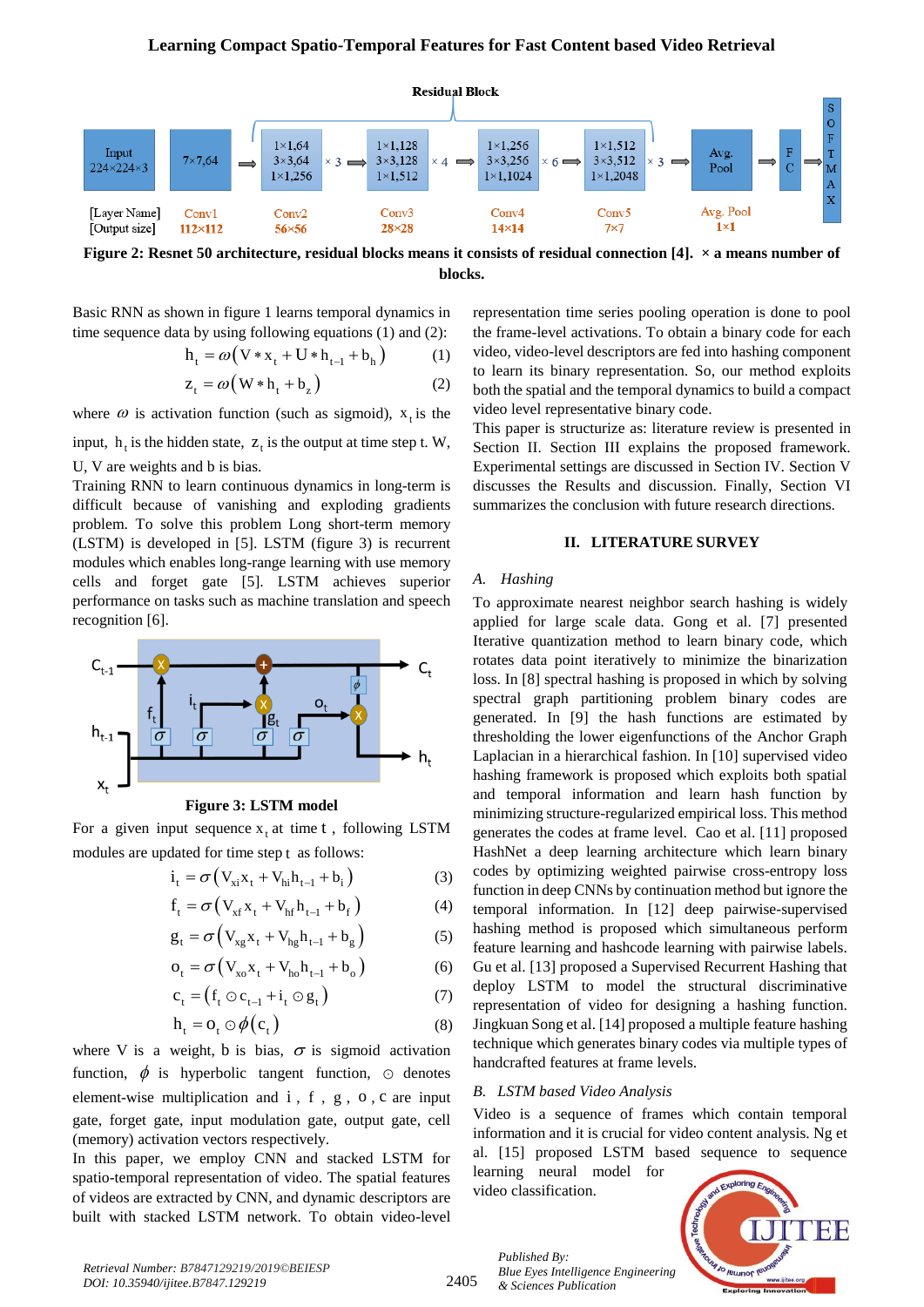# **Learning Compact Spatio-Temporal Features for Fast Content based Video Retrieval**



**Figure 4: Overview of the proposed framework. Stage I and II are training stages.**

Donahue et al. [17] exploits LSTM for video recognition and sequence to sequence captioning. [18] present a unsupervised learning mechanism of video representation is learn by using LSTM as encoder and decoder.

# **III. PROPOSED FRAMEWORK**

The outline of proposed framework is illustrate in figure 4. The overall procedure for our proposed CBVR system is divided into three core parts: First, set of consecutive frames of a video are fed to CNN to encode spatial information to rich features. Second, these features representing the sequence of action in video are input to the Stacked-LSTM to learn temporal dynamics in the video. Third, mean pooling is done over frame level LSTM responses to represent video level features followed by binary encoding to obtain binary code for retrieval task.

The first component of our method is CNN to transform high dimensional image to compact discriminative feature. For this we follow the resnet-50 architecture [3] which is pretrained on imagenet [4]. Resnet-50 (figure 2) takes a rgb image of spatial resolution  $224 \times 224$  as input and pass through multiple residual blocks to average pool layer followed by FC layer and softmax. For spatial features we extract the output of average pooling layer in the resnet-50 as feature descriptor of 2048 dimensional by feeding frame to it.

For each video  $V_i$ , sequence of frame features  $S_i$  are generated as follows:

$$
S_i = f_{\text{CNN}}\left(V_i^{(t)}\right) \tag{9}
$$

where,  $t = 1,... n_i$  (number of frames in  $i<sup>th</sup>$  video)

Now, the output  $\{S_i\}$  from avgpool layer of CNN fed into the second component of proposed method i.e. LSTM as single time step at a time to generate hidden states  $h_i^{l(t)}$  $h_i^{(1)}$  using (8). Having complex sequence patterns in large training data usually not identified by the single LSTM

cell [15]. Therefore to learn long term dependencies in video sequence, Stacked-LSTM is used instead of single LSTM cell by stacking two LSTM cells of 1024 and 256 hidden units in the proposed approach.

The second LSTM layer's fame level responses  $H_i = \left\{ h_i^{2(1)}, ..., h_i^{2(t-1)}, h_i^{2(t)} \right\}$  of video  $V_i$  are integrated into fixed size of compact codes by mean-pooling layer the third component of proposed method as:

$$
Zmean_i = f_{mean}(H_i)
$$
 (10)

where  $f_{mean}$  is mean pooling function.

After that k bit hash code  $Hc_i$  of i<sup>th</sup> video is generated in fully connecter layer  $FC<sub>1</sub>$  as follows:

$$
Hc_i = \Psi\left(W * Zmean_i\right) \tag{11}
$$

where  $*$  is matrix multiplication, W is weight matrix,  $\Psi$  is thresholding operation to binarize the output of  $(W * Zmean)$ .

By training our network end to end including hashing does not converge on testing data and very slow in training data as shown in figure 5 and figure 6, this may be due to inclusion of low fully connected units  $FC_1(K)$  (in figure 4) which forcing the model to transform data to low dimensional space which cause over fitting of network on

data.



2406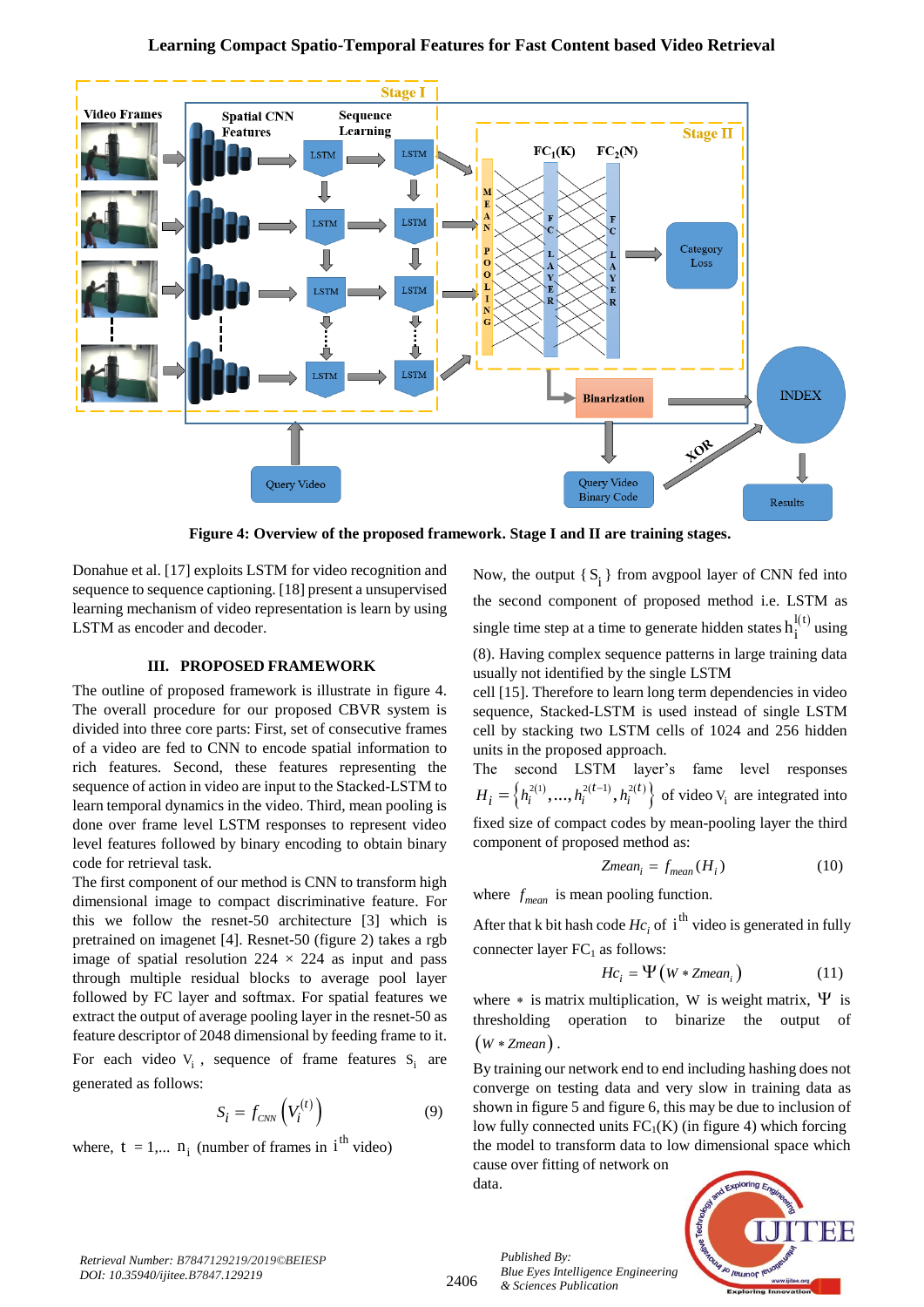To overcome this, training of proposed framework is divided into two stages. In the First stage temporal dynamics of video are learn by keeping parameters of CNN freeze. In the second stage parameters of CNN and LSTM are freeze to learn compact real value code. For fast retrieval of videos hashing is commonly done by projecting high dimensional descriptors into binary space to obtain binary code. At the same time generated hash codes should also preserve sematic similarity. For that supervised cross-entropy loss is used in training stage 2.



**IV. EXPERIMENTS**

### *A. Dataset and Setting*

UCF-101 dataset [19] is chosen to conduct all the experiments. This dataset consists of approximate thirteen thousand videos having one-hundred-one categories. For training and testing we use the standard train/test split 1. Query is selected from testing set and retrieval is done from training set.

All the experiments are conducted using Matlab 2019a's deep learning toolbox along tesla k40c gpu for training our system.

#### *B. Implementation Details*

Training stage 1: Each video is divided into clips of 16 frames with stride of 8 frames. Then random clip is selected from each video followed by resizing it to 256×256×16×3 and cropped randomly to 224×224×16×3 which inputs to the network. Adam optimizer is used to update the network parameters and minibatch size set to 64. Learning rate is set to .0001 for entire training.

Training stage 2: We use Scaled conjugate gradient back propagation algorithm [20] to update parameters of fully connected layer  $FC_1$  and  $FC_2$ .

### **V. EVALUATION MEASURES AND RESULTS**

In this experiment some existing hashing methods are adopted as baselines including LSH [21], SpH [22], Spectral hashing (SH) [8], ITQ [7], AGH [9], PCAH [7], CBE [23], MFH [16] and carried out on the UCF101 dataset. For sake of fair comparison, video features are extracted from the same deep neural network and fed as inputs to these methods as in the proposed method rather than hand engineered features. Features from lstm and cnn are also extracted to test the performance of spatio-temporal and spatial features in retrieval of videos.

For evaluation of retrieval performance we adopted Mean Average Precision (MAP). MAP for all queries Q is computed using (12)

$$
\text{MAP} = \frac{1}{Q} \sum_{q} \left( \frac{1}{G_q} \sum_{k=1}^{R} P_q(k) \theta_q(k) \right) \tag{12}
$$

where  $G_q$  is frequency of similar videos in the retrieved set for a query q.  $P_q(k)$  is the precision of the top k retrieved and  $\theta$  is an sign function such that,  $\theta_{q}$  (k) = 1 if the item at rank k is a relevant, else 0.

**Table I.** MAP of different hashing methods using CNN based features methods with different code length

| <b>Methods</b>                   | <b>Binary Code Length</b> |       |       |       |       |  |  |
|----------------------------------|---------------------------|-------|-------|-------|-------|--|--|
|                                  | 8                         | 16    | 32    | 64    | 128   |  |  |
| <b>CNN-AGH</b>                   | 0.083                     | 0.111 | 0.165 | 0.230 | 0.261 |  |  |
| <b>CNN-SH</b>                    | 0.075                     | 0.102 | 0.151 | 0.189 | 0.211 |  |  |
| <b>CNN-LSH</b>                   | 0.032                     | 0.034 | 0.060 | 0.097 | 0.155 |  |  |
| <b>CNN-PCAH</b>                  | 0.071                     | 0.091 | 0.117 | 0.139 | 0.142 |  |  |
| <b>CNN-SpH</b>                   | 0.061                     | 0.088 | 0.130 | 0.175 | 0.219 |  |  |
| <b>CNN-CBE</b>                   | 0.034                     | 0.034 | 0.034 | 0.034 | 0.031 |  |  |
| <b>CNN-CBE</b>                   | 0.034                     | 0.034 | 0.034 | 0.034 | 0.031 |  |  |
| <b>CNN-MFH</b>                   | 0.076                     | 0.110 | 0.167 | 0.225 | 0.264 |  |  |
| <b>CNN-ITO</b>                   | 0.075                     | 0.122 | 0.169 | 0.227 | 0.269 |  |  |
| <b>Proposed</b><br><b>Method</b> | 0.540                     | 0.649 | 0.681 | 0.698 | 0.705 |  |  |

MAP of all the methods including proposed work are reported in table I and table II. From table 1 it is clear that proposed method is far ahead of other methods. In table 2 when temporal information is used by all other hashing methods retrieval performance improves over that of CNN based spatial feature which and demonstrate the power of temporal information present in the video.

Proposed method is slightly less than LSTM-ITQ in bit code length of 32, 64,128. But as bit length becomes shorter proposed method performs superiorly than other. So our method represents the video

content with less information



2407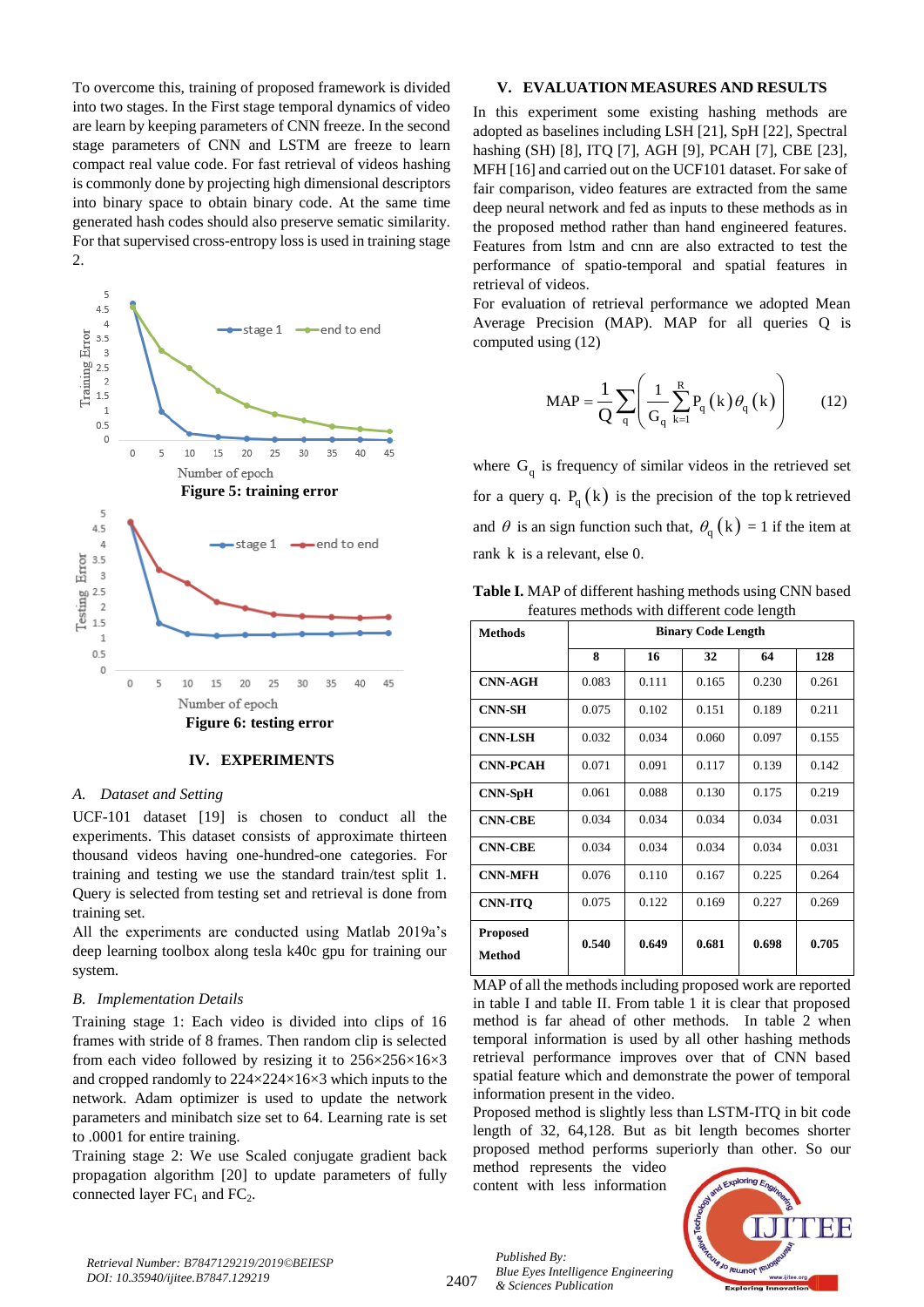# **Learning Compact Spatio-Temporal Features for Fast Content based Video Retrieval**

loss compared to others at low bit binary code.

**Table II. MAP of different hashing methods using LSTM based features methods with different code length**

| <b>Methods</b>            | <b>Binary Code Length</b> |       |       |       |       |  |  |
|---------------------------|---------------------------|-------|-------|-------|-------|--|--|
|                           | 8                         | 16    | 32    | 64    | 128   |  |  |
| <b>LSTM-AGH</b>           | 0.294                     | 0.448 | 0.563 | 0.617 | 0.684 |  |  |
| <b>LSTM-SH</b>            | 0.410                     | 0.599 | 0.664 | 0.684 | 0.686 |  |  |
| <b>LSTM-LSH</b>           | 0.275                     | 0.493 | 0.585 | 0.660 | 0.694 |  |  |
| <b>LSTM-PCAH</b>          | 0.413                     | 0.603 | 0.660 | 0.679 | 0.649 |  |  |
| <b>LSTM-SpH</b>           | 0.234                     | 0.387 | 0.507 | 0.562 | 0.592 |  |  |
| <b>LSTM-CBE</b>           | 0.316                     | 0.305 | 0.551 | 0.564 | 0.590 |  |  |
| <b>LSTM-MFH</b>           | 0.421                     | 0.591 | 0.661 | 0.697 | 0.703 |  |  |
| <b>LSTM-ITO</b>           | 0.450                     | 0.638 | 0.695 | 0.718 | 0.727 |  |  |
| <b>Proposed</b><br>Method | 0.540                     | 0.649 | 0.681 | 0.698 | 0.705 |  |  |

# **VI. CONCLUSION AND FUTURE WORK**

This paper presents a framework of fast content based video retrieval via deep learning with hashing. Specifically, deep CNN along with LSTM is deployed to learn spatio-temporal representations of video. For fast retrieval of videos the video is encoded as binary code by hashing layer on the basis of learned spatio-temporal features. For effective learning of hash function, whole framework is trained in two stages. Stage I learn the temporal context of videos. Stage II learns to transform the features learn from Stage I into a compact dimensional space followed by hashing. Results states that the proposed approach is able to represent video content with less information loss at low bits 8, 16 as compared to other hashing methods. Future work includes use of optical flow or other motion information along with training in large dataset which can improve the retrieval performance.

### **REFERENCES**

- 1. Zhou, Wengang, Houqiang Li, and Qi Tian. "Recent advance in content-based image retrieval: A literature survey." *arXiv preprint arXiv:1706.06064* (2017).
- 2. Guo, Yanming, Yu Liu, Ard Oerlemans, Songyang Lao, Song Wu, and Michael S. Lew. "Deep learning for visual understanding: A review." *Neurocomputing* 187 (2016): 27-48.
- 3. He, Kaiming, Xiangyu Zhang, Shaoqing Ren, and Jian Sun. "Deep residual learning for image recognition." In *Proceedings of the IEEE conference on computer vision and pattern recognition*, pp. 770-778. 2016.
- 4. Russakovsky, Olga, Jia Deng, Hao Su, Jonathan Krause, Sanjeev Satheesh, Sean Ma, Zhiheng Huang et al. "Imagenet large scale visual recognition challenge." *International journal of computer vision* 115, no. 3 (2015): 211-252.
- 5. Hochreiter, Sepp, and Jürgen Schmidhuber. "Long short-term memory." *Neural computation* 9, no. 8 (1997): 1735-1780.
- 6. T. Young, D. Hazarika, S. Poria and E. Cambria, "Recent Trends in Deep Learning Based Natural Language Processing [Review Article]," in *IEEE Computational Intelligence Magazine*, vol. 13, no. 3, pp. 55-75, Aug. 2018.
- 7. Gong, Yunchao, Svetlana Lazebnik, Albert Gordo, and Florent Perronnin. "Iterative quantization: A procrustean approach to learning binary codes for large-scale image retrieval." *IEEE Transactions on Pattern Analysis and Machine Intelligence* 35, no. 12 (2012): 2916-2929.
- 8. Weiss, Yair, Antonio Torralba, and Rob Fergus. "Spectral hashing." In *Advances in neural information processing systems*, pp. 1753-1760. 2009.
- 9. Liu, Wei, Jun Wang, Sanjiv Kumar, and Shih-Fu Chang. "Hashing with graphs." In *Proceedings of the 28th International Conference on International Conference on Machine Learning*, pp. 1-8. Omnipress, 2011.
- 10. Ye, Guangnan, Dong Liu, Jun Wang, and Shih-Fu Chang. "Large-scale video hashing via structure learning." In *Proceedings of the IEEE international conference on computer vision*, pp. 2272-2279. 2013.
- 11. Cao, Zhangjie, Mingsheng Long, Jianmin Wang, and Philip S. Yu. "Hashnet: Deep learning to hash by continuation." In *Proceedings of the IEEE international conference on computer vision*, pp. 5608-5617. 2017.
- 12. Li, Wu-Jun, Sheng Wang, and Wang-Cheng Kang. "Feature learning based deep supervised hashing with pairwise labels." *arXiv preprint arXiv:1511.03855* (2015).
- 13. Gu, Yun, Chao Ma, and Jie Yang. "Supervised recurrent hashing for large scale video retrieval." In *Proceedings of the 24th ACM international conference on Multimedia*, pp. 272-276. ACM, 2016.
- 14. Song, Jingkuan, Yi Yang, Zi Huang, Heng Tao Shen, and Richang Hong. "Multiple feature hashing for real-time large scale near-duplicate video retrieval." In *Proceedings of the 19th ACM international conference on Multimedia*, pp. 423-432. ACM, 2011.
- 15. Yue-Hei Ng, Joe, Matthew Hausknecht, Sudheendra Vijayanarasimhan, Oriol Vinyals, Rajat Monga, and George Toderici. "Beyond short snippets: Deep networks for video classification." In *Proceedings of the IEEE conference on computer vision and pattern recognition*, pp. 4694-4702. 2015.
- 16. Venugopalan, Subhashini, Marcus Rohrbach, Jeffrey Donahue, Raymond Mooney, Trevor Darrell, and Kate Saenko. "Sequence to sequence-video to text." In *Proceedings of the IEEE international conference on computer vision*, pp. 4534-4542. 2015.
- 17. Donahue, Jeffrey, Lisa Anne Hendricks, Sergio Guadarrama, Marcus Rohrbach, Subhashini Venugopalan, Kate Saenko, and Trevor Darrell. "Long-term recurrent convolutional networks for visual recognition and description." In *Proceedings of the IEEE conference on computer vision and pattern recognition*, pp. 2625-2634. 2015.
- 18. Srivastava, Nitish, Elman Mansimov, and Ruslan Salakhudinov. "Unsupervised learning of video representations using lstms." In *International conference on machine learning*, pp. 843-852. 2015
- 19. Soomro, Khurram, Amir Roshan Zamir, and Mubarak Shah. "UCF101: A dataset of 101 human actions classes from videos in the wild." *arXiv preprint arXiv:1212.0402* (2012)
- 20. Møller, Martin Fodslette. "A scaled conjugate gradient algorithm for fast supervised learning." *Neural networks* 6, no. 4 (1993): 525-533.
- 21. Gionis, Aristides, Piotr Indyk, and Rajeev Motwani. "Similarity search in high dimensions via hashing." In *Vldb*, vol. 99, no. 6, pp. 518-529. 1999.
- 22. Heo, Jae-Pil, Youngwoon Lee, Junfeng He, Shih-Fu Chang, and Sung-Eui Yoon. "Spherical hashing." In *2012 IEEE Conference on Computer Vision and Pattern Recognition*, pp. 2957-2964. IEEE, 2012.
- 23. Yu, Felix, Sanjiv Kumar, Yunchao Gong, and Shih-Fu Chang. "Circulant binary embedding." In *International conference on machine learning*, pp. 946-954. 2014.

### **AUTHORS PROFILE**



**Mr. Vidit Kumar** has done B.Tech in Computer Science and Engineering from Uttaranchal University, M.Tech from Graphic Era deemed to be university, and currently pursuing PhD in Computer Science and Engineering from Graphic Era deemed to be university, Dehradun, India. His research of interest is in Machine Learning, Deep

Learning, Video Analytics and Computer Vision.



**Dr. Vikas Tripathi** has done BE in information technology from Technocrats institute of technology, Bhopal, M. Tech in Software engineering from Indian institute of information technology Gwalior and PhD from Uttarakhand technical university, Dehradun. He is actively involved in research related to Software engineering, Computer

Vision, Machine learning and Video Analytics.

He has published many papers in reputed international conferences and



2408